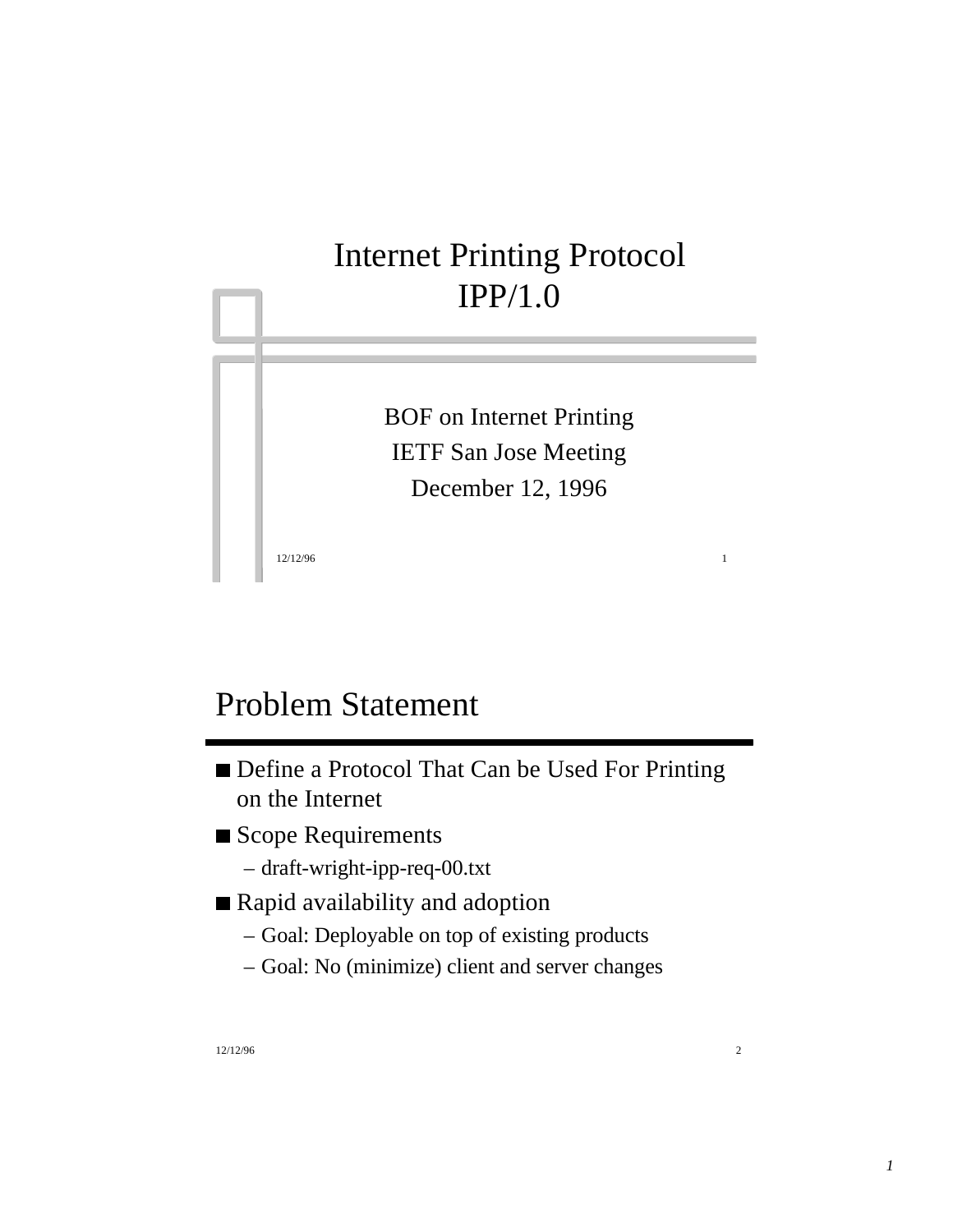# Initial Proposals

### **Lightweight Document Printing Application** (LDPA)

- Novell and Xerox
- ftp://ftp.pwg.org/pub/pwg/ipp/historic/ldpa
- Hypertext Print Protocol (HTPP)
	- IBM
	- ftp://ftp.pwg.org/pub/pwg/ipp/historic/htpp
- Salutation
	- ftp://ftp.pwg.org/pub/pwg/ipp/historic/salutation

12/12/96 3

# ISO/IEC 10175 DPA

- Document Printing Application (DPA)
	- MIT Palladium project (late 1980s)
	- Final standard text (1996)

### Products

- DAZEL Output Server (DAZEL)
- HP DPS (HP)
- NDPS (Novell, HP, Xerox)
- Printing Systems Manager (IBM)
- Printxchange (Xerox, Digital, Sun)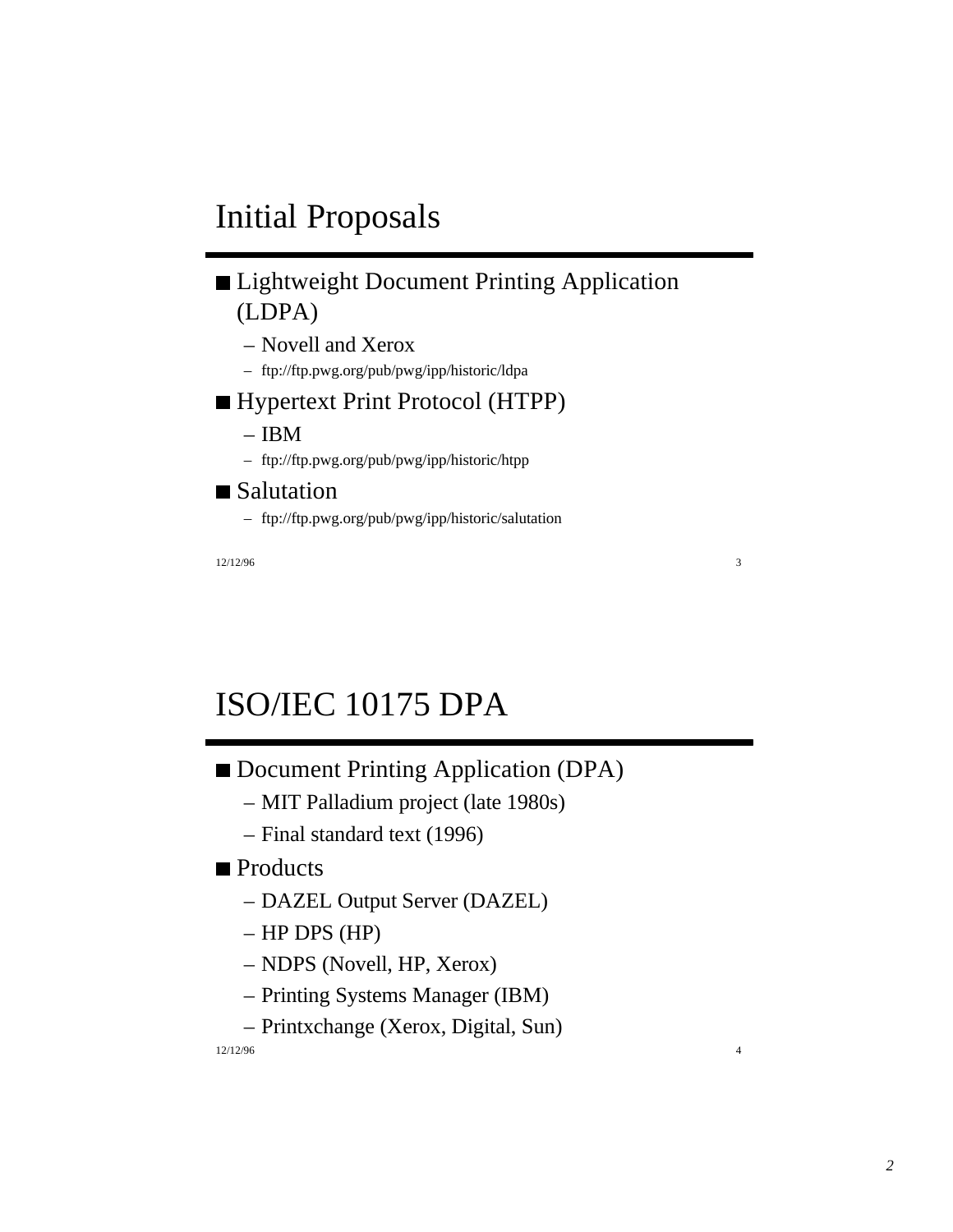# Synergy

- New Project in the Printer Working Group (PWG)
	- ftp://ftp.pwg.org/pub/pwg/ipp/
	- http://www.pwg.org/
- Shared Goals for Producing Solutions
	- Quick consensus
	- Rapid prototyping
	- Rapid deployment
	- Focus on end-user requirements

12/12/96 5

### Broad Participation

- Adobe
- Canon
- Data Products
- **DAZEL**
- Digital
- DPI
- $HP$
- **IBM**
- Intel
- Kyocera

■ Northlake Novell **QMS** 

■ Lexmark

- Sharp
- $\blacksquare$  Sun
- Tektronix
- 
- Underscore
- **Unisys**
- Xerox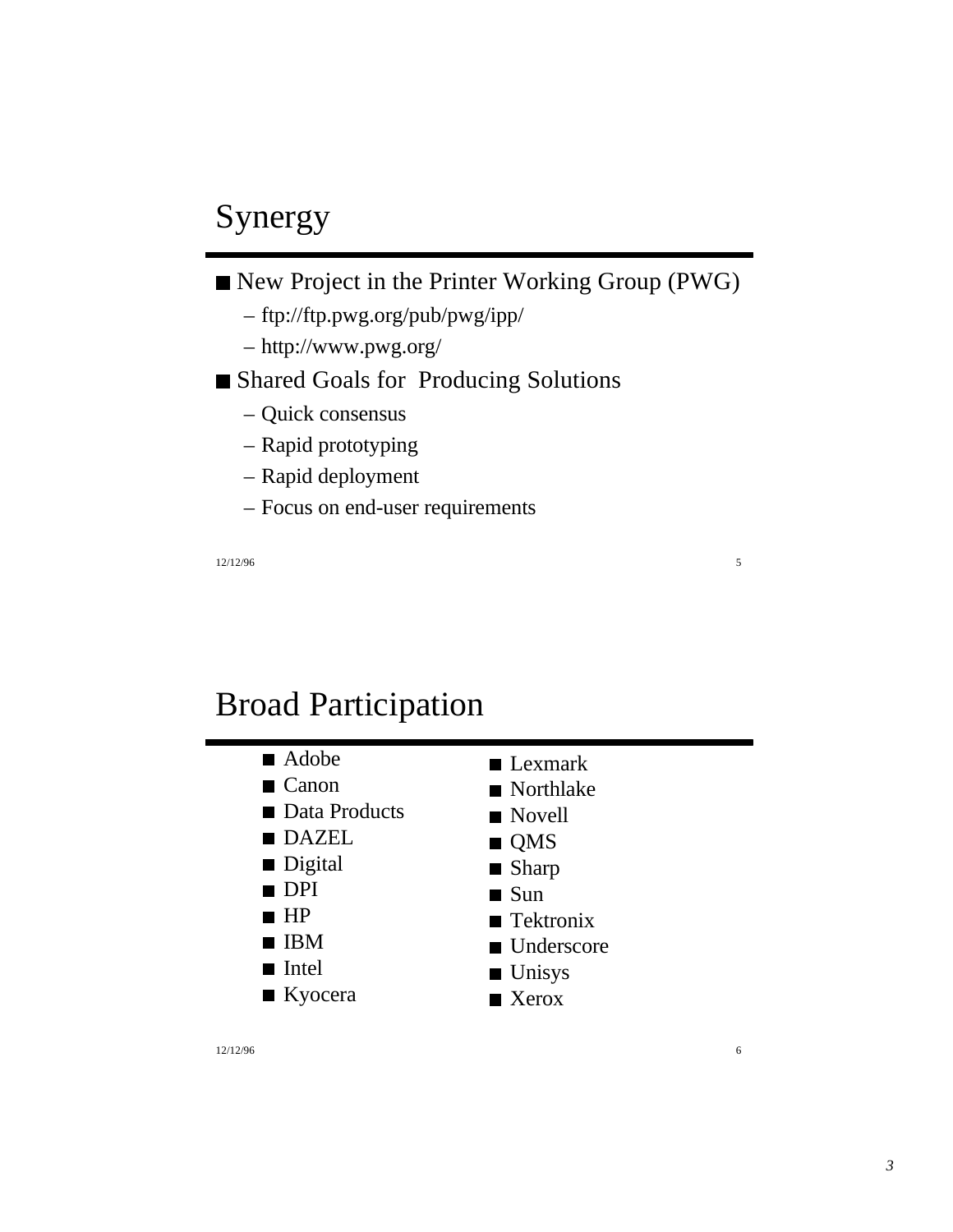## Solution = IPP



12/12/96 7 – Simple ASCII encodings for attributes and values

## Common Print Systems Components

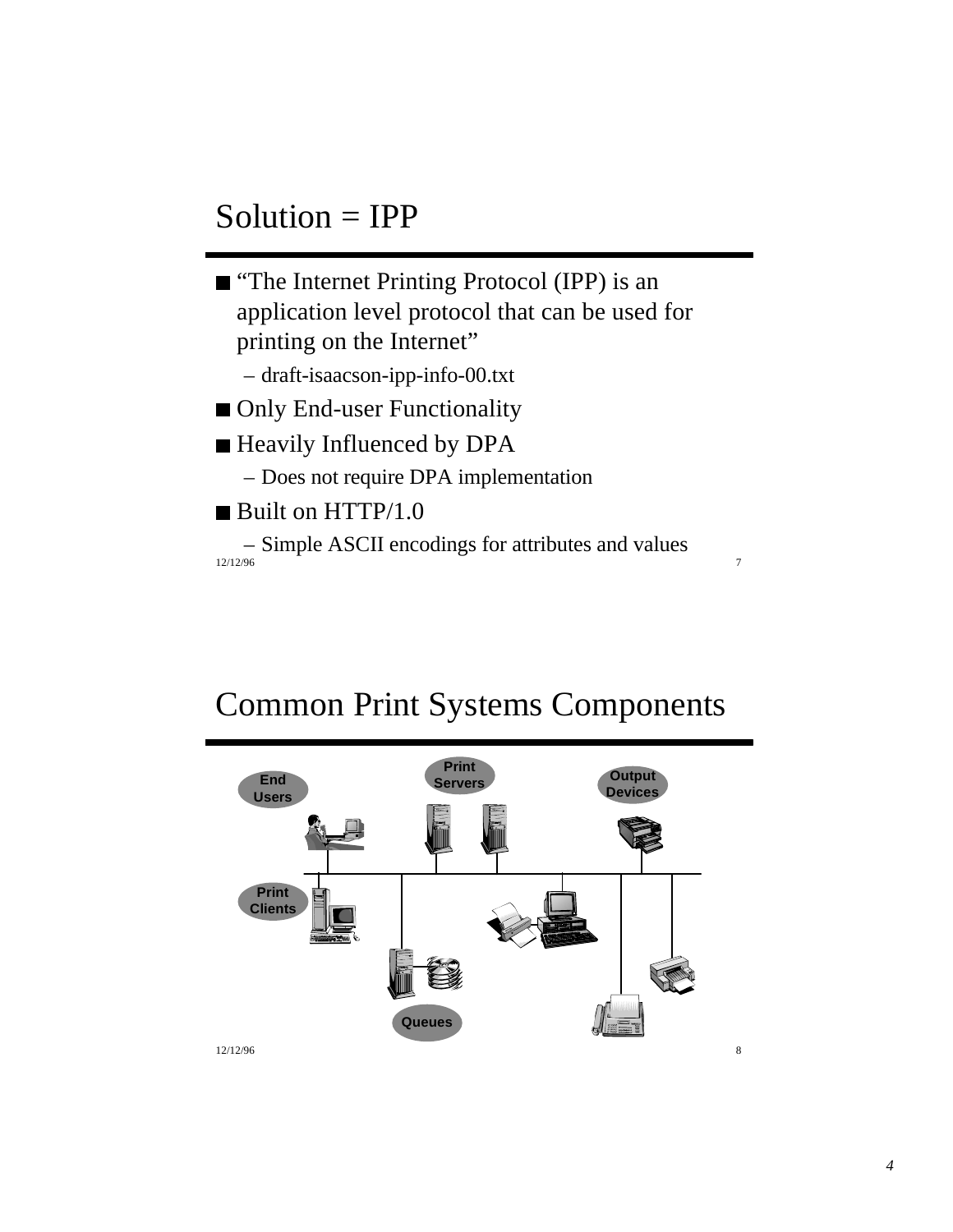# IPP Printing Model



# Printer Object

- A Printer is an Abstraction
	- Virtual or physical device
	- Implements IPP operations and interfaces
	- Example: printer, fax machine, imager, CD writer, etc.
- A Printer Optionally Supports
	- Multiple jobs
	- Queuing
	- Scheduling
	- Multiple Output Devices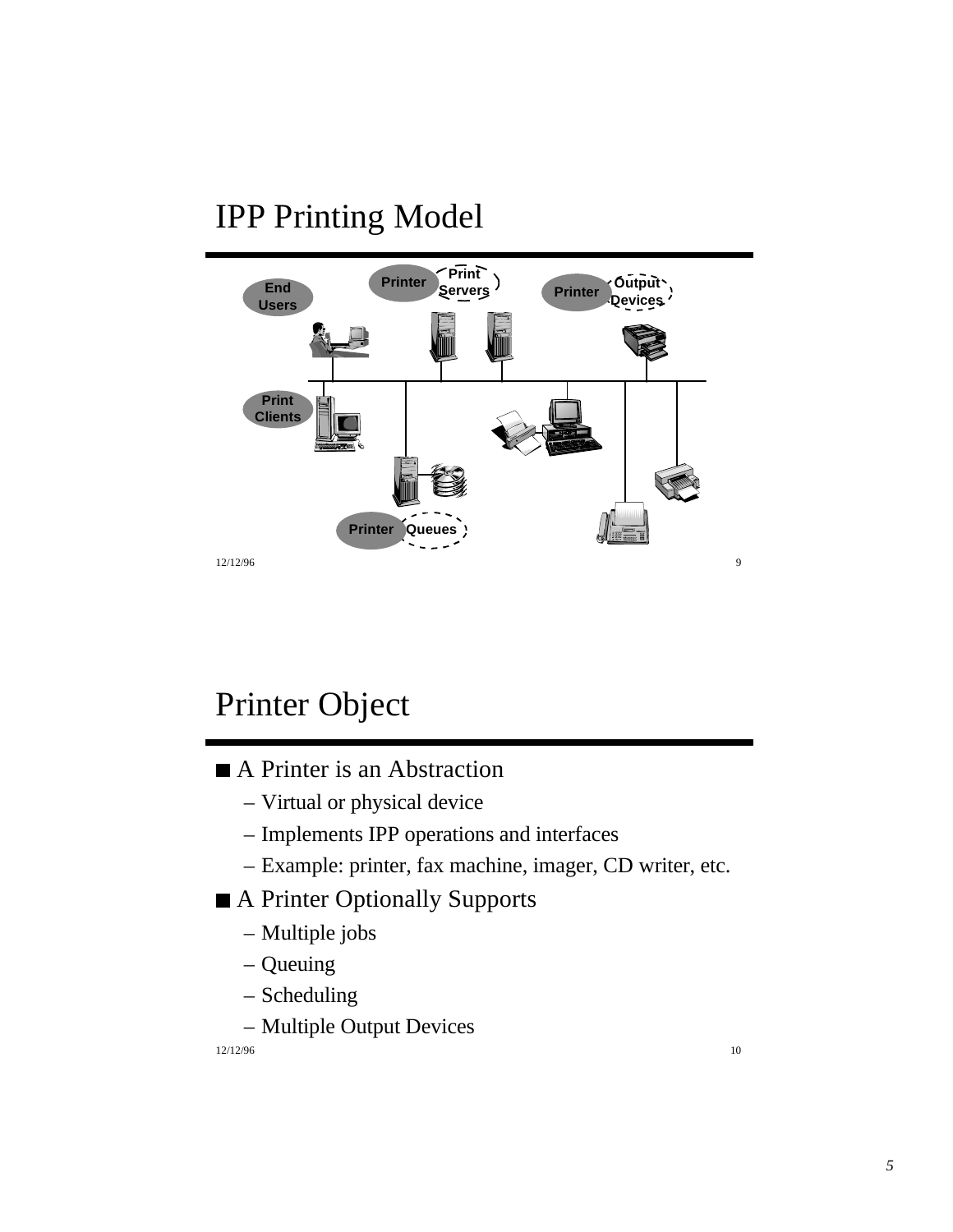## Printer Configurations



# Job Object

### ■ Contains One or More Documents

- Some attributes repeated for each document
	- » Content Description
	- » URL Reference
- Some attributes are common and apply to all documents
	- » print-quality, finishing, media, etc.
- No explicit document object

#### ■ Attribute Groupings

- Job Status, Job Sheet, Notification, Job Scheduling
- Job Production, Conversion of Text/HTML Files
- Job Resources, Document Attributes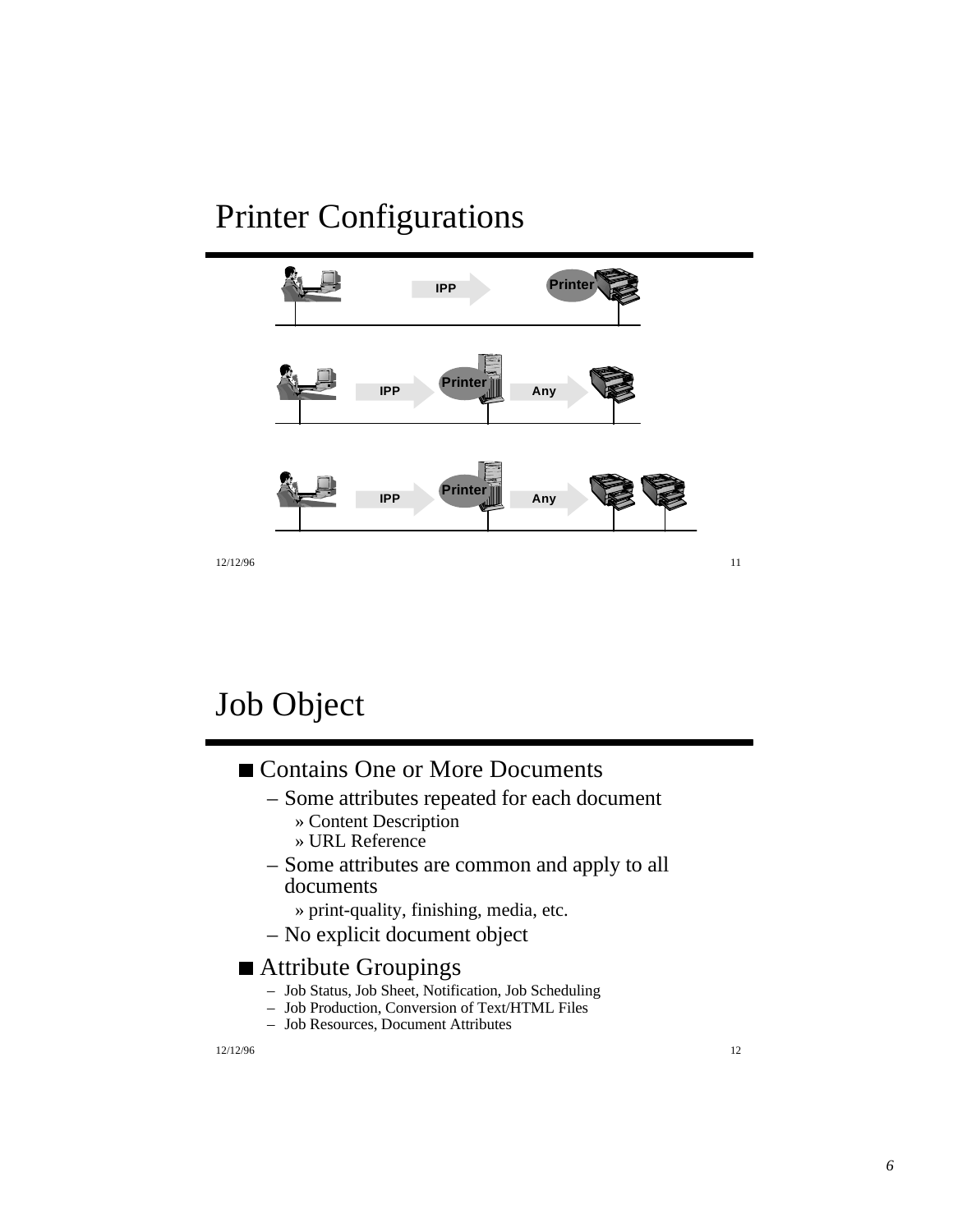## Job Template Object

- Models Job Defaults
- Can Have Several Templates per Output Device
- Each Template Represents a Possibly Different Set of Job Defaults

13<sup>1</sup>/<sub>12</sub>/12/96

## Naming

### **HTTP URL Scheme for Printers and Jobs**

- Printers:
	- » http://some.domain.com/printer-1
	- » http://1.2.3.4:nnn/printer-2
		- IANA registered port number nnn for IPP
- Jobs:
	- » http://some.domain.com/printer-1/0037

#### ■ Expose Printer and/or Job Templates

- http://some.domain.com/two-sided-printer
- http://some.domain.com/draft-printer
- http://some.domain.com/hr-printer/resumes
- http://some.domain.com/hr-printer/1040forms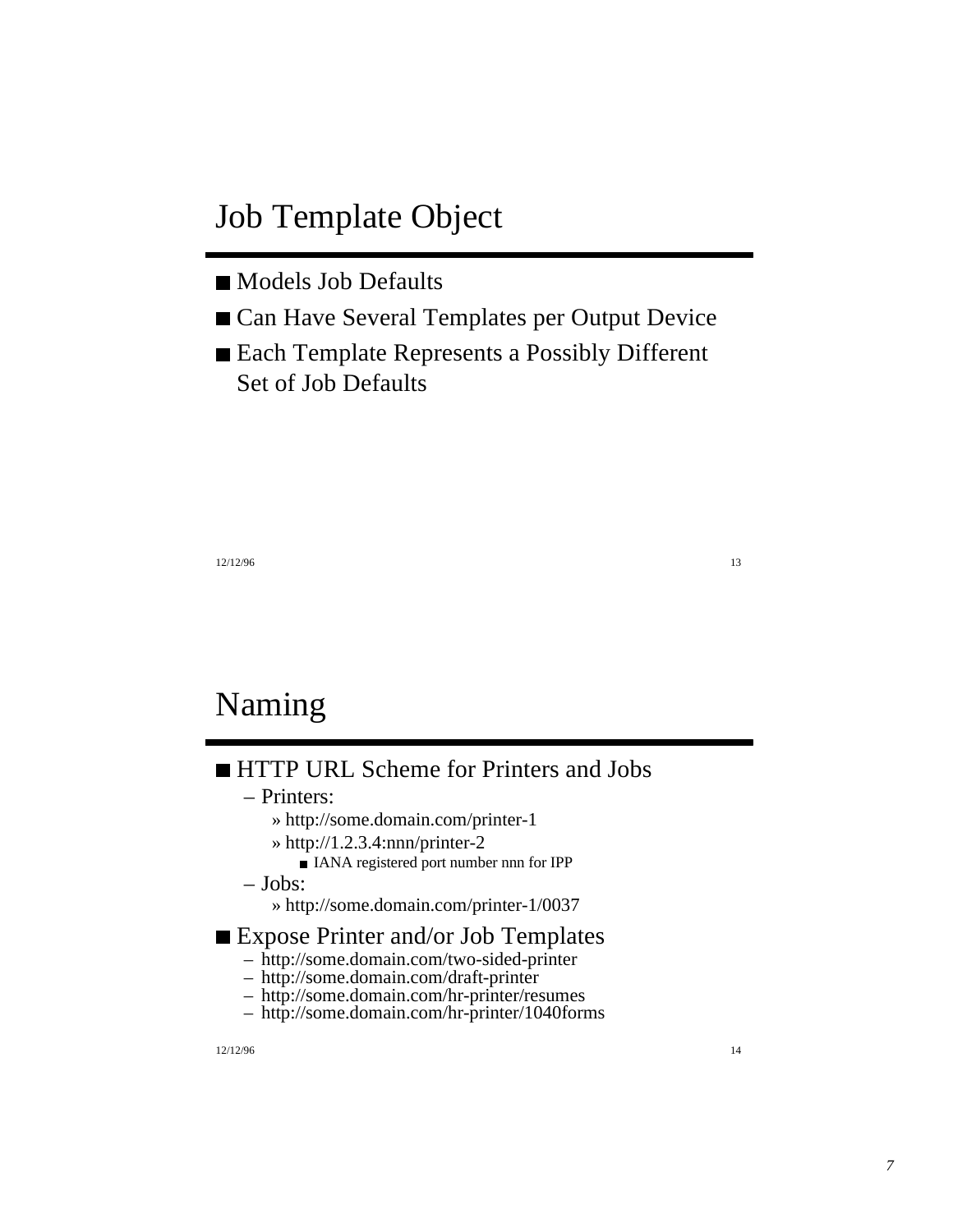## Directory Services Support

### Directory Services Used for Naming & Browsing

#### Each Printer Has an Entry in the Directory

- Name, Description, Location , Resolution,
- Color Supported, Maximum Speed, Make and Model,
- Marker Type, Document Formats Supported,
- Sides Supported, etc.

### ■ Show a Mapping for LDAP

- Schema
- Query

15 12/12/96 15

# IPP Operations

#### **Print**

- Submit Multiple Documents in one Request » Submit content directly
	- » Submit content by referencing a URL

#### ■ Cancel Job

Get Attributes

– Used for Printer, Job, and Job Template objects

#### ■ Get Jobs

- Directed at a Printer
- Returns a list of Jobs at that Printer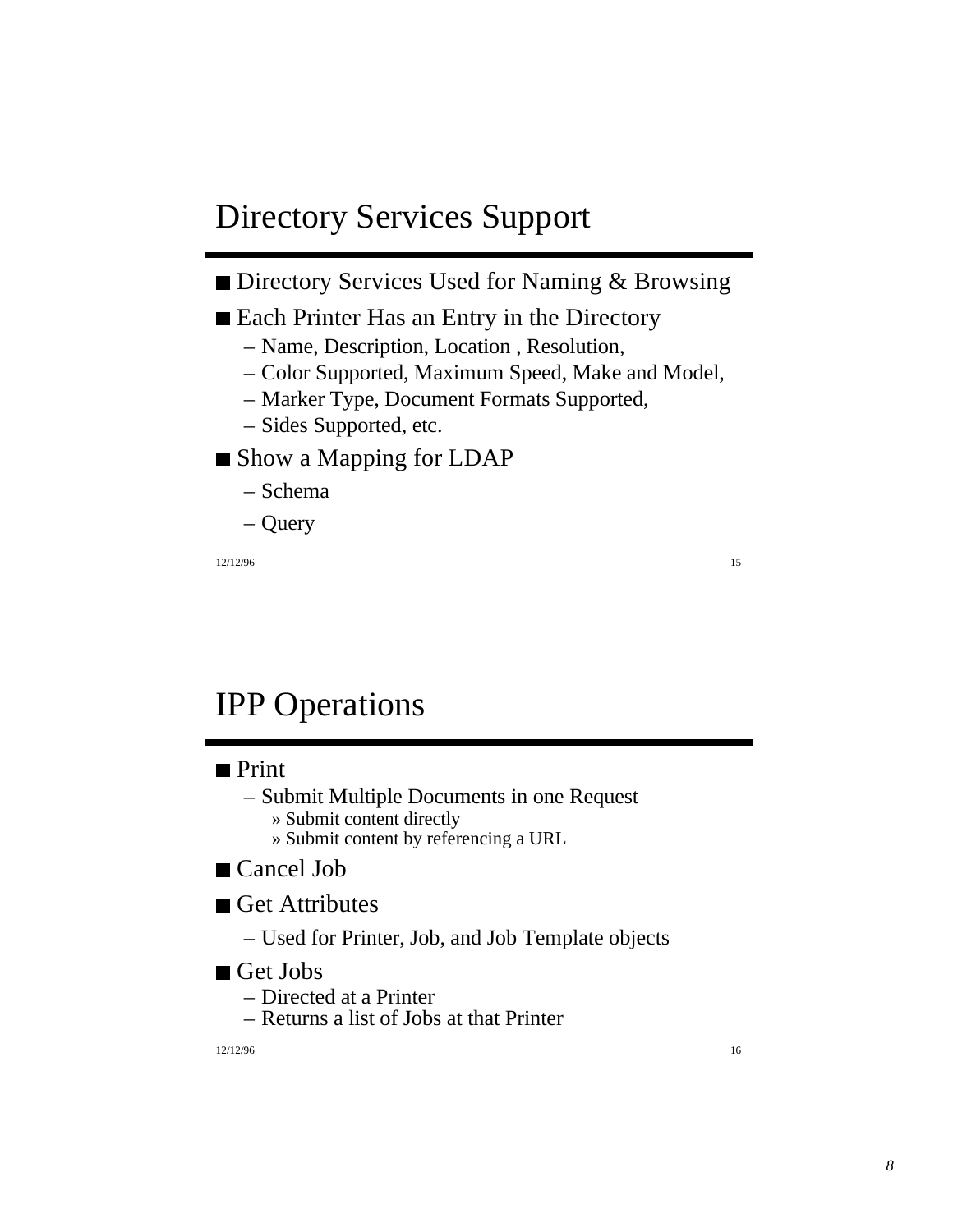## IPP Messages over HTTP/1.0

### **IPP** messages contained within HTTP methods

- Define Entity Headers
- Use MIME Encodings
- **POST** method is used for:
	- Print, and
	- Cancel Job

### GET method is used for:

- Get Attributes, and
- Get Jobs

12/12/96 **17** 

## Object Attributes

- Attribute Names
	- Use DPA and Printer MIB where applicable
- Attribute Semantics
	- Use DPA and Printer MIB where applicable
- Attribute Syntaxes
	- Simple, ASCII encoding
	- Use RFC 822 notation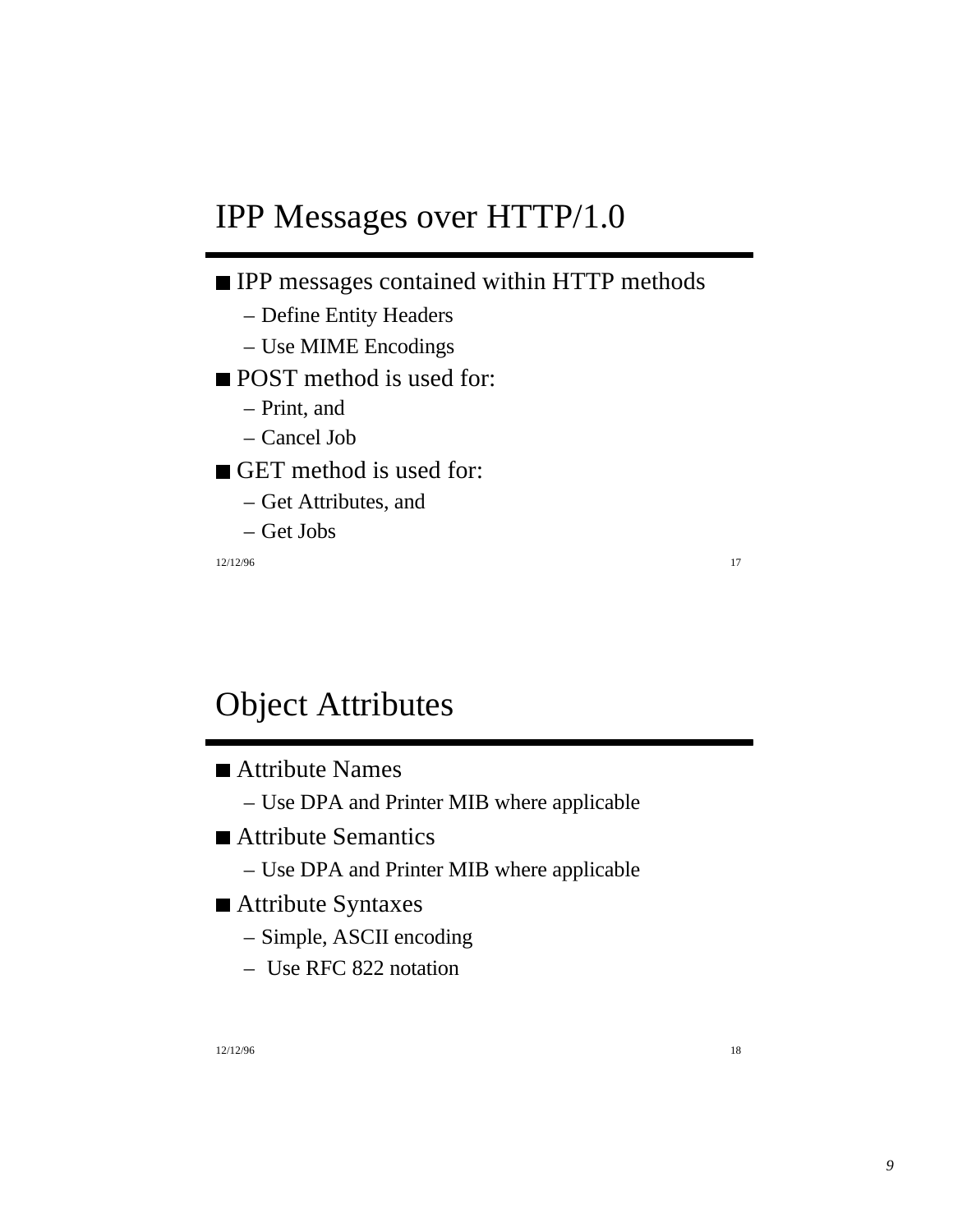## Security

Rely on Existing Authentication Mechanisms – Take advantage of growth path ■ Introduce a Simplified Authorization Mechanism – "end-user-acl" Attribute Control List – List contains "names" of authorized end-users – Names are opaque, support for any "name space" ■ Support for Public Access Printing – No authentication or authorization

12/12/96 19

## Work Items and Issues

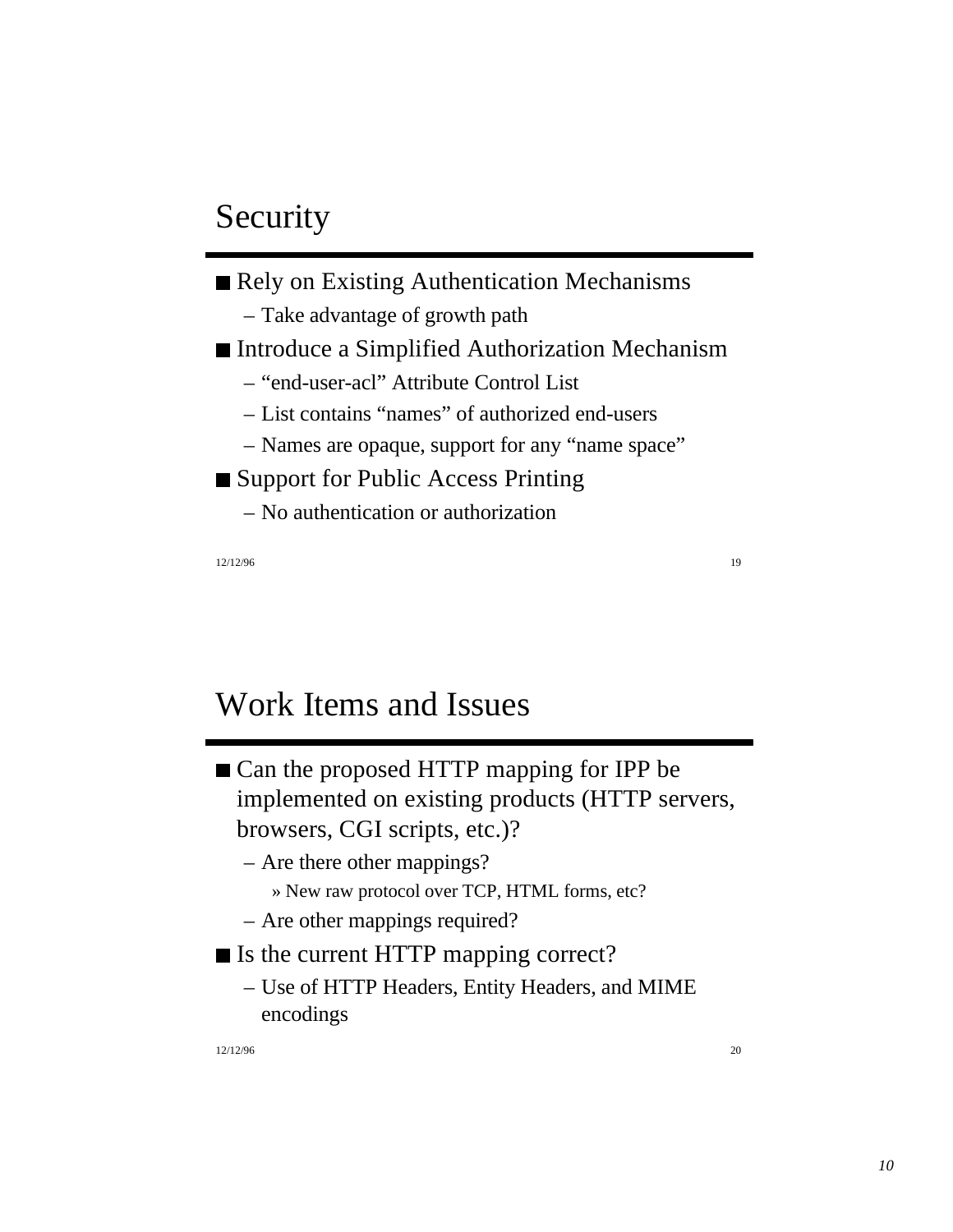## Work Items and Issues (cont.)

- Objective vs. Subjective Directory Attributes
- **Job Templates**
- Conformance Requirements
	- Optional vs. Mandatory Attributes
- Internationalization and Localization Issues
- Security Issues
- Coordination With Other Groups
	- IETF Fax, etc.

12/12/96 21

# Open Invitation

#### Get Involved

**Companies and Individuals Representing:** Browsers, NOS, Client OS, ISP, Printers, etc.

#### **Join the IPP Mailing list**

| - General Discussion: | $\langle$ ipp@pwg.org>         |
|-----------------------|--------------------------------|
| - To Subscribe:       | $\langle$ ipp-request@pwg.org> |
| - Archive:            | ftp://ftp.pwg.org/pub/pwg/ipp/ |
| $-$ Web Site:         | http://www.pwg.org/            |

### ■ Attend PWG meetings on IPP

– January 9, 1997, Albuquerque NM